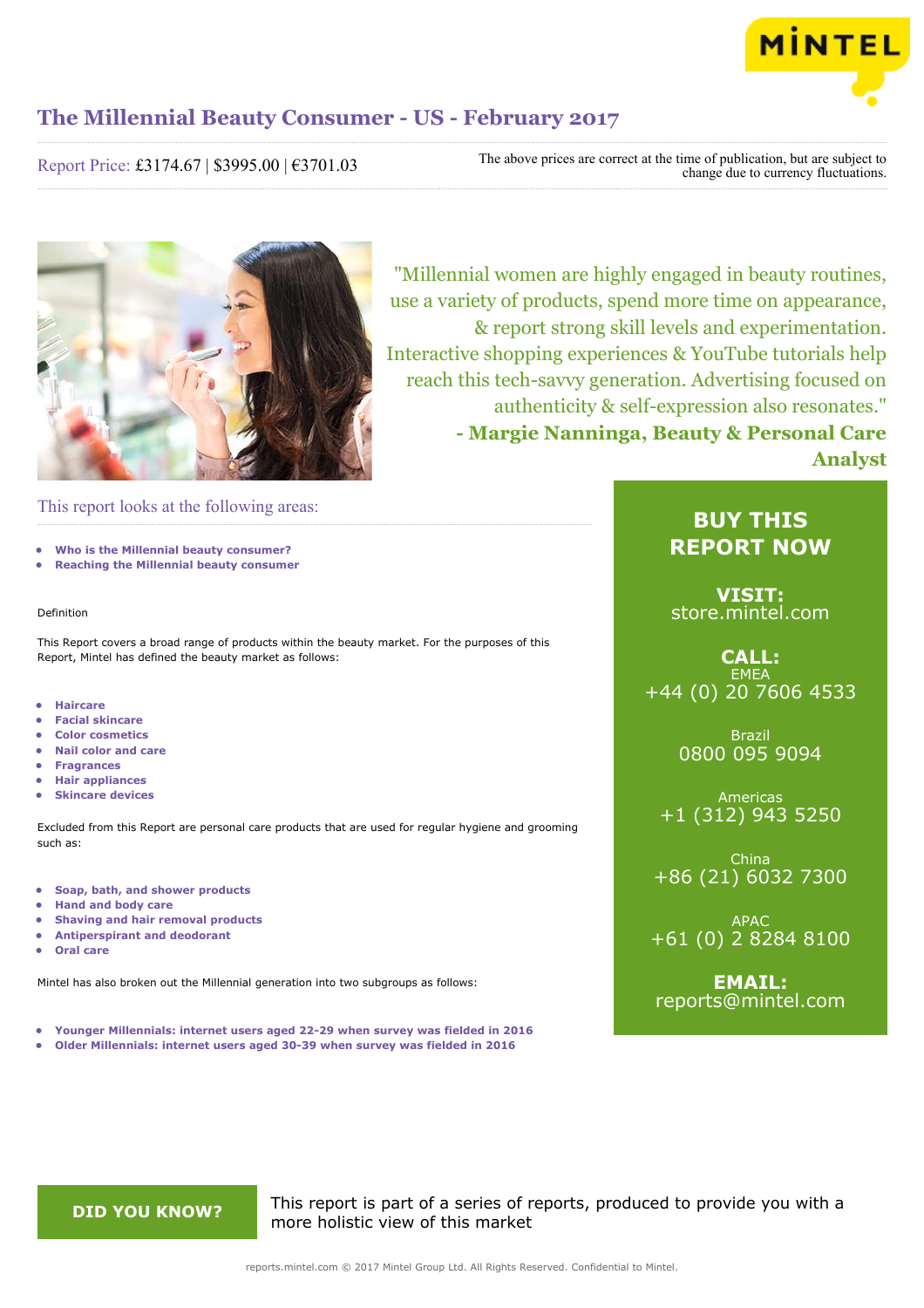

Report Price: £3174.67 | \$3995.00 | €3701.03

The above prices are correct at the time of publication, but are subject to change due to currency fluctuations.

#### **Table of Contents**

### What you need to know Definition Who is the Millennial beauty consumer? Diversity and an open mindset define Millennial generation – And their beauty needs Figure 1: Generations, by race and Hispanic origin, 2016 Millennials are more engaged in their beauty routines Figure 2: Beauty routines – Ever do (net)\*, by all women 18+ and Millennial women, December 2016 They prefer the natural look – To an extent Figure 3: Select attitudes toward appearance, by all women 18+ and Millennial women, December 2016 Reaching the Millennial beauty consumer Results come first, ethical claims set products apart Figure 4: Purchase influencers, any rank, by all women 18+ and Millennial women, December 2016 Omnichannel shopping important, interactive shopping experiences keep them engaged Figure 5: Interest and usage of interactive shopping experiences and apps - agree, December 2016 YouTube and social media satisfy the need for research Figure 6: Research habits and YouTube usage – Agree, December 2016 Themes of authenticity, self-expression resonate Figure 7: Attitudes toward self-expression and standing out, among Millennial women, December 2016 What it means Make-up, haircare, and skincare comprise most beauty sales Category comprised of three segments: Beauty Enthusiast, Occasional Beauty, and Basic Beauty Millennials are open-minded but feel misunderstood Women aged 22-39 increasingly spend more on beauty, shop online Diversity, student loan debt define Millennial generation Make-up, haircare, and skincare make up most beauty sales Figure 8: Share of total US retail sales of beauty products, by segment, at current prices, 2016\* **Overview Executive Summary The Market – What You Need to Know Market Breakdown**

Larger segments drive growth

Figure 9: Percent change of US retail sales of beauty products, by segment, at current prices, 2016\*

#### **Beauty Segments**

Beauty Enthusiast, Occasional Beauty, and Basic Beauty segments

Beauty Enthusiast

Occasional Beauty

# BUY THIS REPORT NOW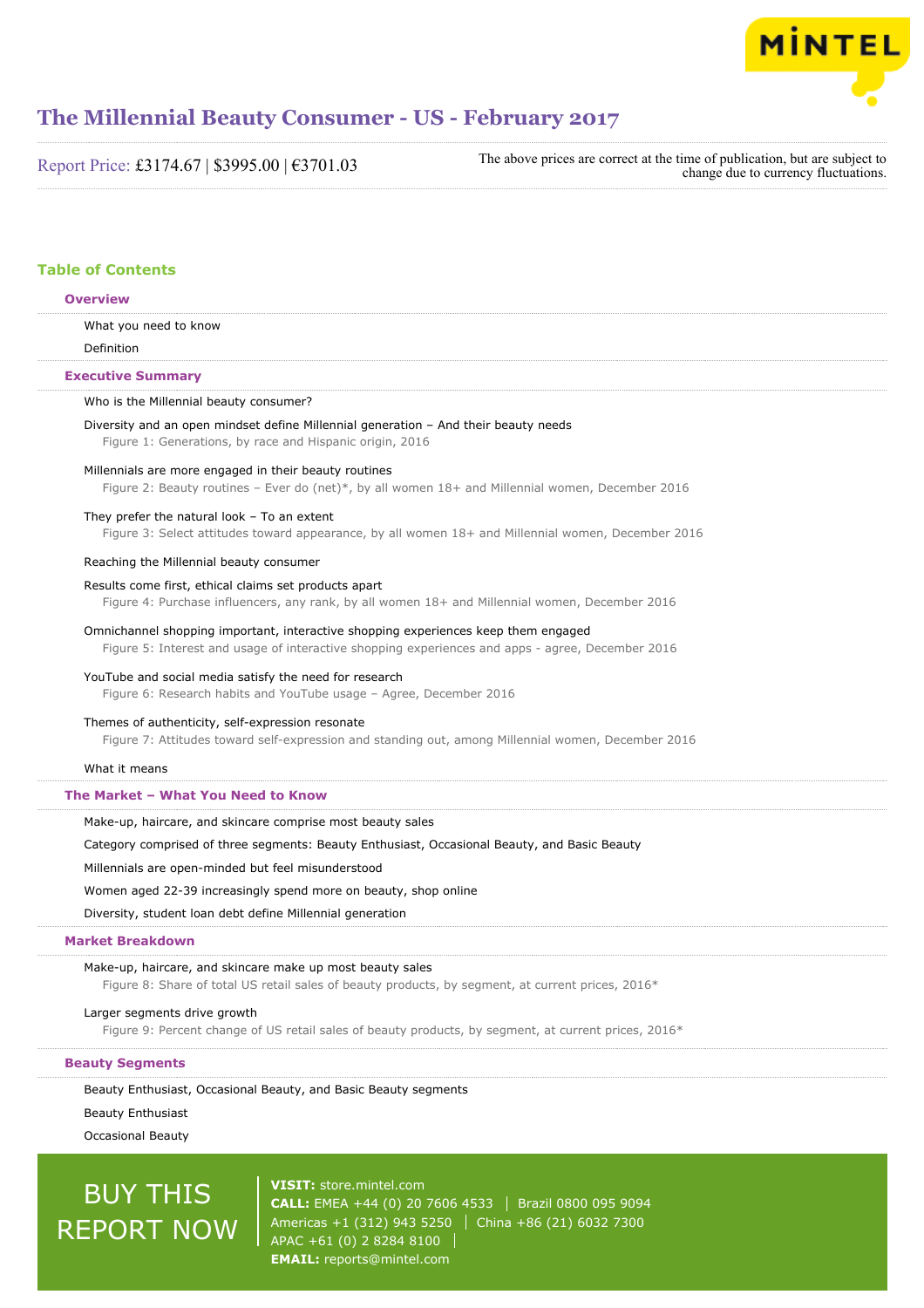

### Basic Beauty Figure 10: Millennial beauty enthusiast profile, December 2016 Figure 11: Millennial occasional beauty user profile, December 2016 Figure 12: Millennial basic beauty user profile, December 2016 Millennials' self-perceptions at odds with how they think others see them Figure 13: Millennials' perceptions of themselves, their generation, and how they think others perceive their generation – Correspondence analysis, February 2016 Methodology Millennials are more open-minded than other generations Figure 14: Millennials' views on society – All issues, index to all, February 2016 Millennials identify a need to disconnect from devices Figure 15: Attitudes toward being connected, index to all, February 2016 Humor catches their attention, authenticity is important Figure 16: Seventh Generation + Maya Rudolph | Vajingle, June 2016 Figure 17: Marketing preferences, indexed to all, February 2016 Women aged 22-39 increase spend toward BPC over the past three years Figure 18: Mean spend toward beauty segments in the past three months, by segment, April 2013-June 2016 Online shopping preferred, reviews critical Figure 19: Attitudes toward shopping, index to all, February 2016 Premium products indicate quality, local products increasingly important Figure 20: Perceptions of quality, index to all, February 2016 Millennials make up one quarter of the US population Figure 21: Share of US population by generation, 2012-21 Millennial generation more diverse than older generations Figure 22: Generations, by race and Hispanic origin, 2016 As Millennials cut costs elsewhere, beauty can be an inexpensive splurge Figure 23: Median household income, by age of householder, in thousands, 2014 Millennial-focused brands, interactive shopping, natural looks are "in" Products not riding the natural trend, mass and direct sales brands are "out" Brand extensions, diversity, new lifestages shape Millennials moving forward **Millennial Attitudes and Opinions Millennial Spending and Shopping Millennials by the Numbers Key Initiatives – What You Need to Know What's In?** Report Price: £3174.67 | \$3995.00 | €3701.03 The above prices are correct at the time of publication, but are subject to change due to currency fluctuations.

Brands promoting authenticity, fun, self-expression reach Millennials

Figure 24: Usage of other brands of select beauty products among women aged 22-39, April 2011 – June 2016

Figure 25: Usage of M.A.C. products among select beauty segments by women aged 22-39, April 2011-June 2016

Apps, interactive shopping experiences resonate

## BUY THIS REPORT NOW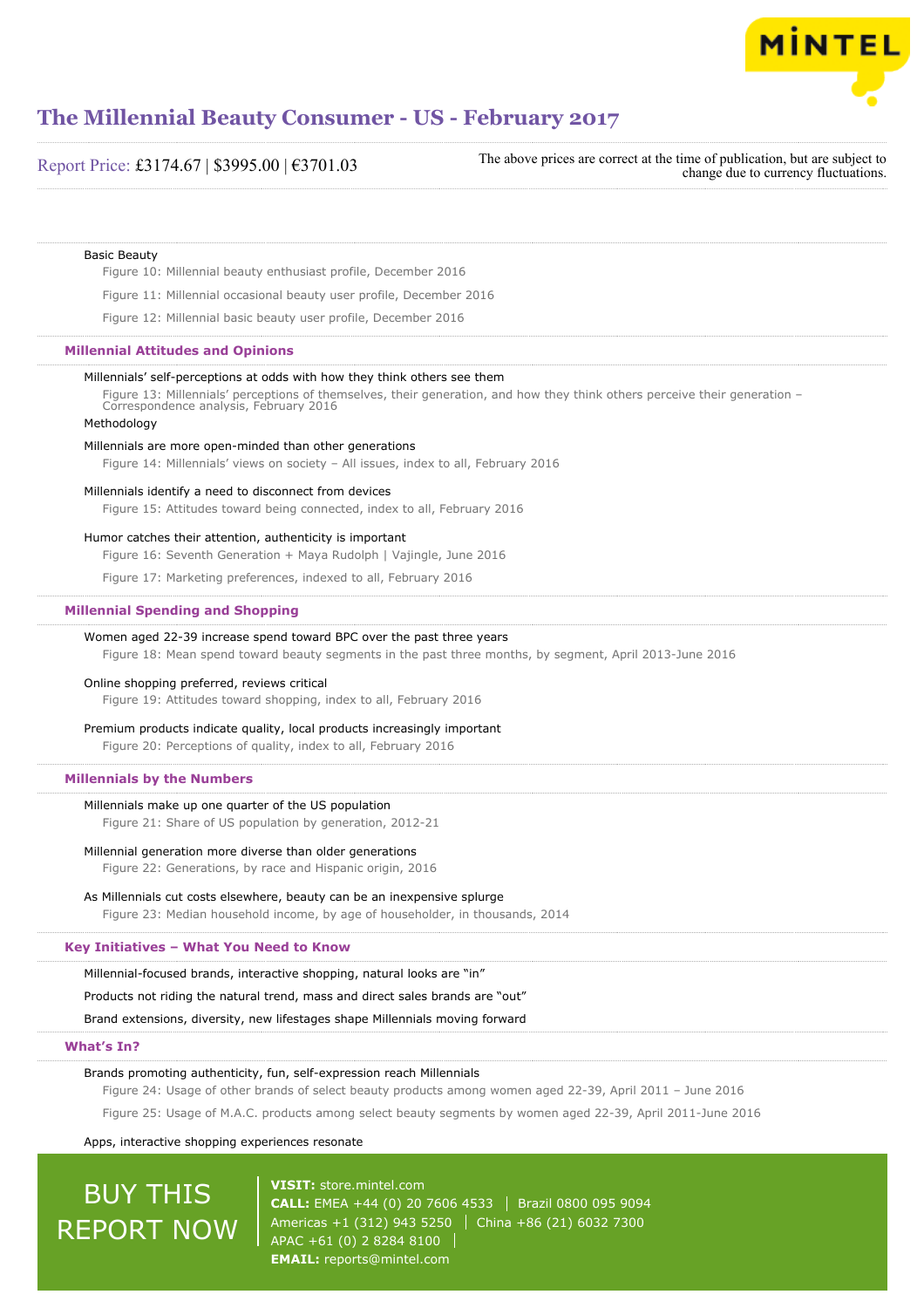

Report Price: £3174.67 | \$3995.00 | €3701.03

The above prices are correct at the time of publication, but are subject to change due to currency fluctuations.

#### Ethical and natural claims help set products apart

Figure 26: Sales of Burt's Bees, Jason, Kiss My Face, and yes To, rolling 52 weeks 2015 and 2016

#### Millennials prefer the natural look – To an extent

Figure 27: Select attitudes toward appearances, December 2016

#### **What's Out?**

#### Products not riding the natural trend fail to reach Millennials

Figure 28: Select product usage, by all women and women aged 22-39, April 2015-June 2016

#### Direct sales, mass brands struggle amongst sea of competitors

Figure 29: Usage of select mass and direct sales brands among women aged 22-39, April 2011-June 2016

#### **What's Next?**

Trending brands capitalize through expansions

Open-minded, diverse generation demands brands represent them

Millennials' beauty needs are changing as they age

#### **The Consumer – What You Need to Know**

Usage of beauty staples is widespread, Millennials overindex

Special occasions require more complex routines

Millennials more engaged than average in beauty, but still seek simplicity

Millennials are results-driven, but consider ethical claims

Research important to purchase process, interactive shopping resonates

Samples and recommendations drive trial, social media makes an impact

Natural looks resonate, but Millennials still want to look good

#### **Product Usage**

#### Usage of beauty staples is widespread, eye make-up usage rising

Figure 30: Usage of select beauty products, by women aged 22-39, April 2011-June 2016

#### Millennial women overindex for usage of most beauty products

Figure 31: Beauty product usage, by all women, Millennials, younger Millennials, and older Millennials, April 2015-June 2016

#### **Beauty Routines**

#### Millennials more engaged in their beauty routines than other generations

Figure 32: Beauty routines - Ever do (net)\*, by all women 18+ and Millennial women, December 2016

#### Weekend looks can be more complex

Figure 33: Repertoire of beauty routines, weekday routine and weekend routine, December 2016

Figure 34: Beauty routines, by ever do (net)\*, weekday routine and weekend routine, December 2016

#### Millennials are more beauty-involved on special occasions

Figure 35: Beauty routines, by ever do (net)\*, special occasions, and evening/going out routine, December 2016

Figure 36: Repertoire of beauty routines, by evening/going out routine and special occasion routine, December 2016

#### Six in 10 beauty enthusiasts take 10+ steps

Figure 37: Repertoire of beauty routines – Ever do (net)\*, by beauty segments, December 2016

Hispanics more likely to have complex routines

## BUY THIS REPORT NOW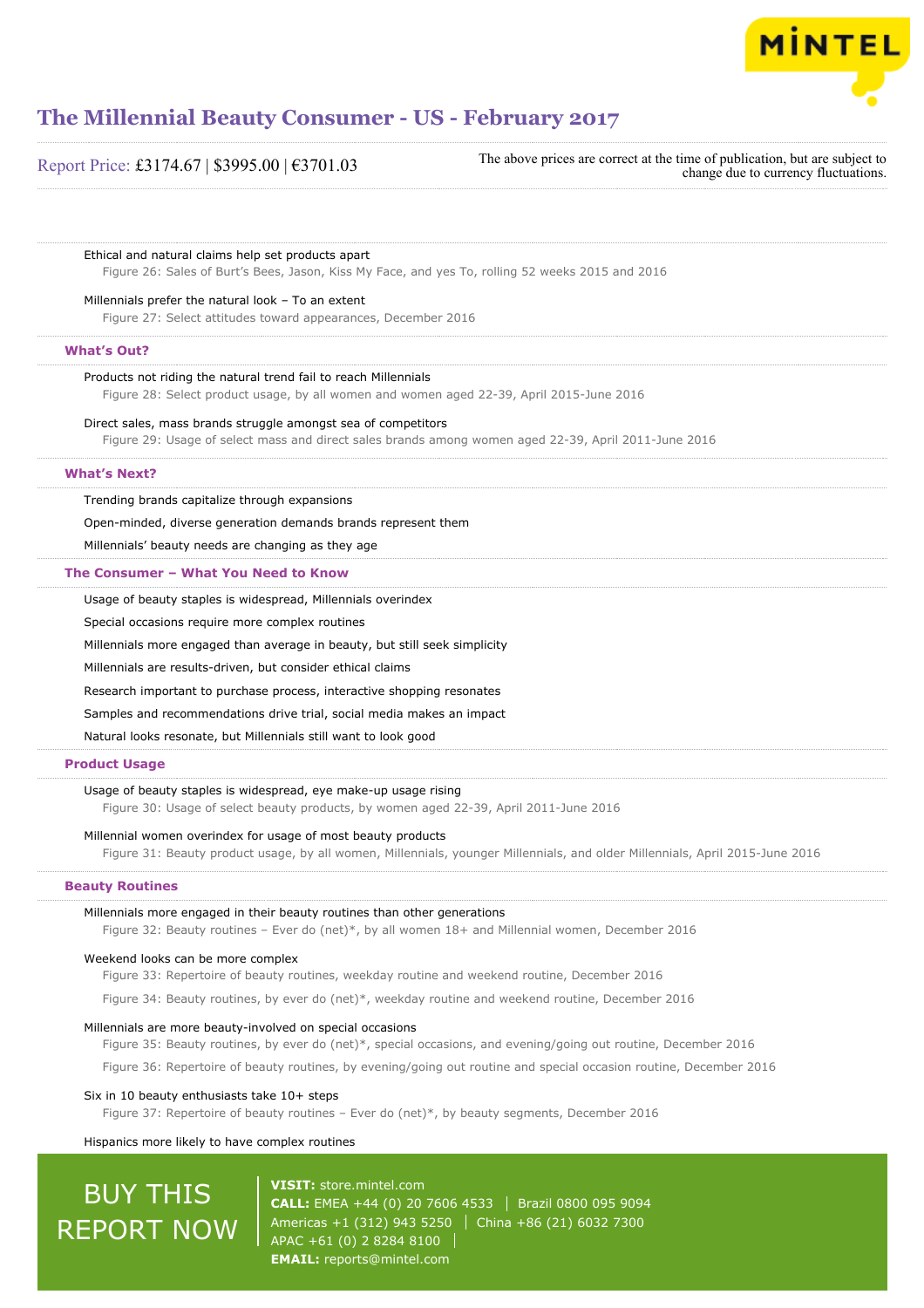

Report Price: £3174.67 | \$3995.00 | €3701.03

The above prices are correct at the time of publication, but are subject to change due to currency fluctuations.

Figure 38: Repertoire of beauty routines – Ever do (net)\*, by Hispanic origin, December 2016

#### **Time Spent, Skills, Experimentation, and Brand Choice**

#### Millennials more engaged in beauty routines, but still seek simplicity

Figure 39: Time spent on beauty routine, skill level, experimentation, and brand type, by all women 18+ and Millennial women, December 2016

#### Time, skill, experimentation, and brand engagement shape segments

Figure 40: Time spent on beauty routine and skill level, by beauty segment, December 2016

Figure 41: Experimentation and brand type, by beauty segment, December 2016

#### Hispanics spend more time on beauty, more likely to experiment

Figure 42: Time spent on beauty routine and skill level, by Hispanic origin, December 2016

Figure 43: Experimentation and brand type, by Hispanic origin, December 2016

#### **Purchase Influencers**

#### Millennials are results-driven, ethical claims a secondary consideration

Figure 44: Purchase influencers, December 2016

#### However, ethical claims are more important to Millennials

Figure 45: Purchase influencers, any rank, by all women 18+ and Millennial women, December 2016

#### Beauty enthusiasts prioritize results, basic beauties seek ease of use

Figure 46: Select purchase influencers, any rank, by segment, December 2016

#### Hispanics overindex for consideration of ethical claims

Figure 47: Purchase influencers, any rank, by Hispanic origin, December 2016

#### **Shopping Behaviors**

#### Multichannel shopping key to Millennial purchase process

#### Interactive shopping experiences pique their interest

#### YouTube more influential than apps

Figure 48: Shopping behaviors – Agree, December 2016

#### Younger Millennials more invested in research, interactive shopping

Figure 49: Shopping behaviors –Agree, by older and younger Millennials, December 2016

#### Beauty enthusiasts are engaged shoppers

Figure 50: Shopping behaviors – Agree, by beauty segment, December 2016

#### Hispanics highly engaged in shopping for beauty

Figure 51: Shopping behaviors – Agree, by Hispanic origin, December 2016

#### **Purchase Drivers**

#### Samples, recommendations encourage Millennials to try something new Figure 52: Purchase drivers – Any rank (net)\*, by all women 18+ and Millennial women, December 2016

#### Online influencers more important to younger Millennials

Figure 53: Select purchase drivers, by older and younger Millennials, December 2016

#### YouTube drives purchases among Beauty Enthusiasts Figure 54: Select purchase drivers, by beauty segment, December 2016

#### Social media inspires Hispanics' beauty purchases

## BUY THIS REPORT NOW